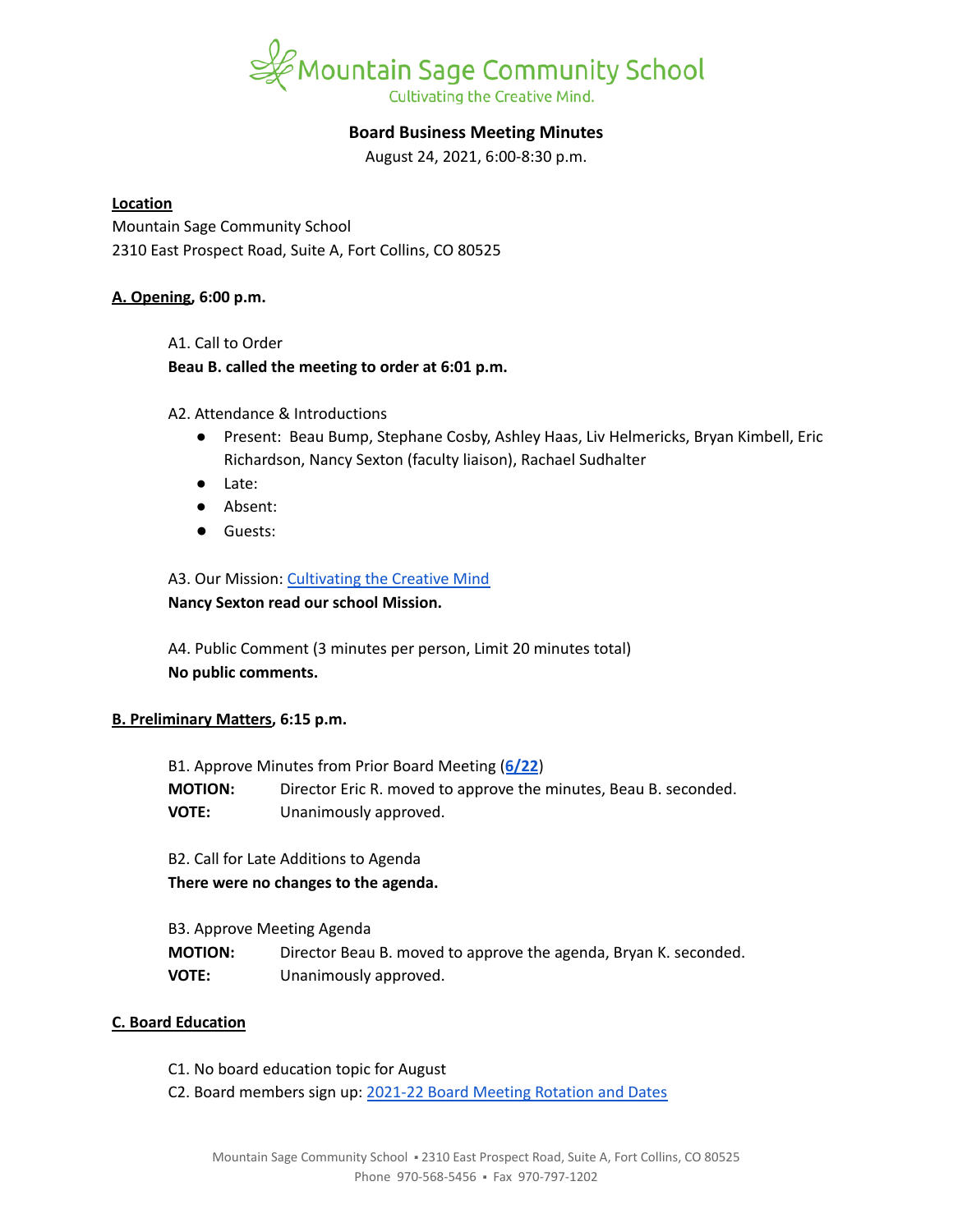

### C3. Next Board meeting presenter: Stephane?

#### **D. Regular Business, 6:30 p.m.**

D1. Consent Agenda (Confirm Consent Designation) **There were no items on the consent agenda.**

### D2. Review [Strategic](https://docs.google.com/spreadsheets/d/1RR7z4DQ0Oq8Z29iw-TRpzfxcoDyemB4IFJY4Hpq8Y_k/edit?usp=sharing) Plan

Succession of roles:

- Stephane C. cross-training for Secretary role.
- Board Members Ashley Haas and Beau Bump to meet to discuss succession.

## D3. School Director's Report

D3.1 Staff Development Week and Opening Days

- The school staff, teachers, and students are all engaged in an enormous re-orientation to in-school learning.
- Things are so different that the staff members that joined last year feel like it's their first year. The whole process of integrating new people is essential.
- Creating opportunities to grow and also integrate people into our community is an ongoing cycle that will always be important and ongoing.
- Even with the return to in-person learning we are still in the middle of something that is more stressful for people.

## D3.2 Reflections on the Board Retreat and Board Needs in 2021-22

## D3.3 Health and Safety

- New superintendent has reached out to the charter schools with discussions around covid.
- Business park traffic is really heavy. What would the implication of expansion in the current location be? The building next door may change things, with potentially more room or different flow. Bike racks have been full so maybe we can add more to encourage bike-to-school freeing up traffic.

#### D3.4 Policy IC/ICA

Policy [IC/ICA-20-21](https://www.mountainsage.org/wp-content/uploads/2020/09/IC_ICA-20-21-EDUCATIONAL-PROCESS-DEFINITION.v20200821.pdf) was in effect for the 2020-21 school year with a built-in expiration. Now out of date the policy will be archived. PSD adopted a district-wide policy [IC/ICA](https://www.psdschools.org/sites/default/files/PSD/policies/ICICA.pdf) effective August 10, 2021.

## D3.5 Project Updates:

Liv H. - The playground submission has been approved by the State. The construction will begin soon and the team is excited to get started. An email was received by the State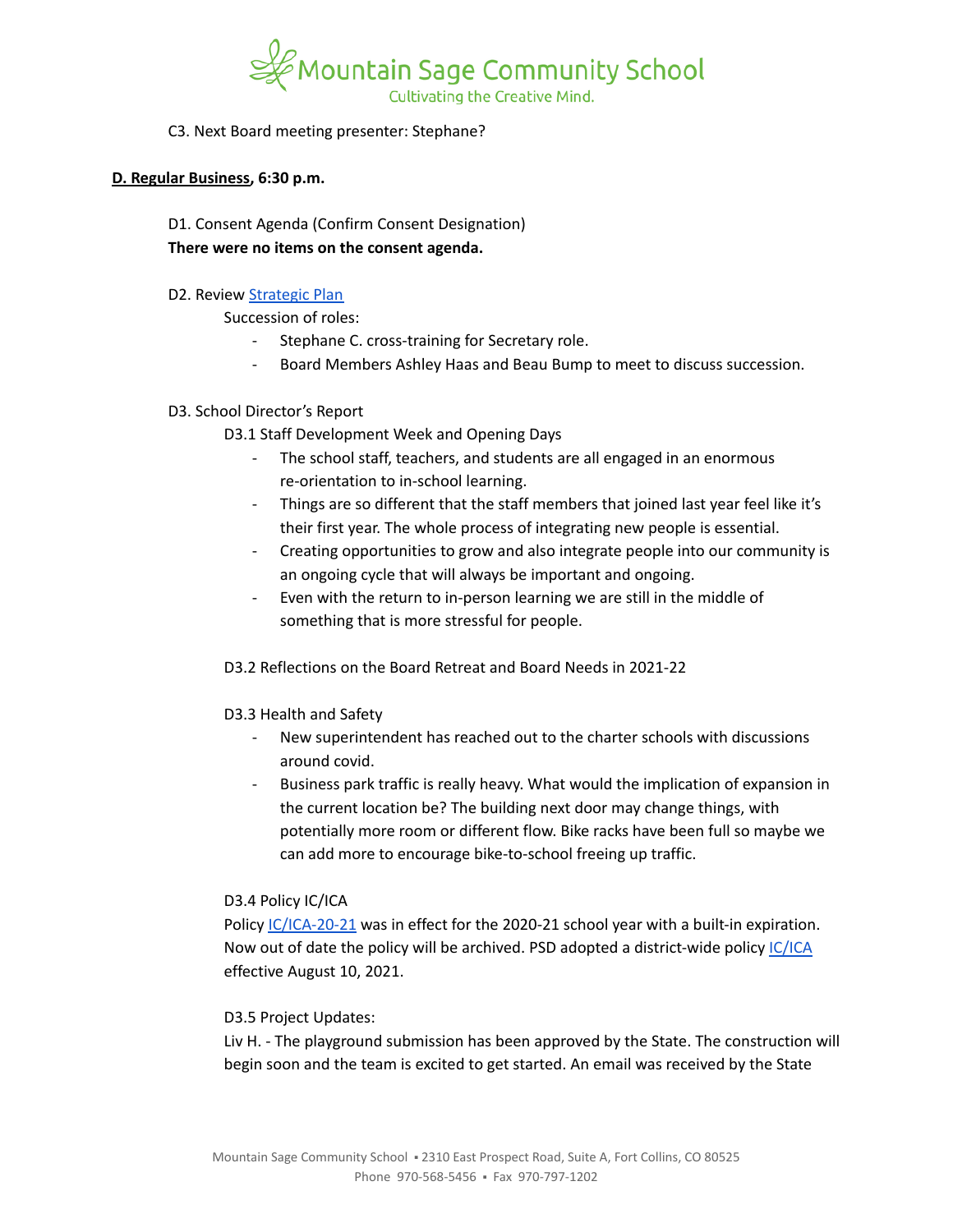

about the modular. We are anticipating an approval and hoping to move forward on that soon.

#### D4. Committee Updates

D4.1 - Finance Committee Update ([report](https://docs.google.com/document/d/1GwoCqvIn9Ds9wQTt7NQiaTCCPB8a9DhYeVe3znFo48U)) Committee Chair: Bryan Kimball - Treasurer

D4.2 - Facilities Committee [\(report\)](https://docs.google.com/document/d/1GfUVc5VATx41O0tTZkQZbEbfTH7OrDQ7g7n-jLgymJE) Committee Chair: Ashley Haas

D4.3 - School Accountability Committee Update [\(report](https://docs.google.com/document/d/1KRxZaz3js-Rn0RM_ZfCsHITvV_xzR6H6BXHkhEu_ueM/edit?usp=sharing)) Committee Chair: Rachael Sudhalter

D4.4 - Logistics Committee Update ([report](https://docs.google.com/document/d/1zpHzmWB86TIEpi2tQV98tY10xiclpsOBiSo0HjtPwk0/edit?usp=sharing))

Committee Chair: Rachael Sudhalter

D4.4.1 - Board assessment review [\(report](https://docs.google.com/document/d/1lvhsKLgknff493cfbCEbAR1dw842GD4ZXQA5iiwmses/edit?usp=sharing))

- D4.5 Policy Discussion
	- D4.5.1 PSD Policy Updates (through 5/25/2021): [Summary](https://docs.google.com/document/d/12319-cNb-nlyQaQrS0aaWUqn3z0eMqKSm03wFqs8r8I/edit?usp=sharing)
	- D4.5.2 August Board Policy Review: [IC/ICA-20-21](https://docs.google.com/document/d/1vYwedJYcHq6j04mLqMZ8YIONGwVQBzBu7vgCSZ_N1o8) replaced by PSD policy
	- D4.5.3 September Policy Review: [GDQB,](https://docs.google.com/document/d/1v4tGD07QFE56LKxTItzfu02rLfKRePcJk07Ao1XmLRg) [GDQD,](https://drive.google.com/open?id=1Ewwb0RIPZasF4ZmW7YUI-MQyvjgK7_aGBF7_874vNm8) [IGA](https://drive.google.com/open?id=17V0SGbIQdLADRZ5pwr_sr0Dl9RI-k8U9fvpsVhO2Cso), [IGD](https://drive.google.com/open?id=1dp0fAXOoFv1_XlJI0FYOgRRxLkpDFmdC1HH8hRpezBg)

#### D5. Items of the Month (from Board [calendar\)](https://docs.google.com/document/d/12S6s-qevYMsnj8Cr2yw6uMO7S7hL3gz2oKvXZk5ZndQ/edit?usp=sharing) -- Discuss revisions

- D5.1 Aug August Retreat
- D5.2 Aug Annual Board Member Agreements
- D5.3 Sep Welcome letter to school community President
- D5.4 Sep First draft of audit to PSD on meeting agenda Business Manager/Director
- D5.5 Sep Review School Performance Framework & results from spring CMAS Dir.
- D5.6 Sep Determine open number of board seats for election Logistics
- D6. Scheduling Matters

D6.1 - Colorado League of Charter Schools 2021 Leadership [Conference](https://coloradoleague.org/page/ls21?_zs=ct7mc&_zl=832j2): Monday, October 11, 2021 9am - 3pm

- All sessions will be recorded and can be viewed afterwards. No board members will be attending in-person.
- D7. Miscellaneous

#### **E. Closing, 8:30 p.m.**

E1. Review Action Items